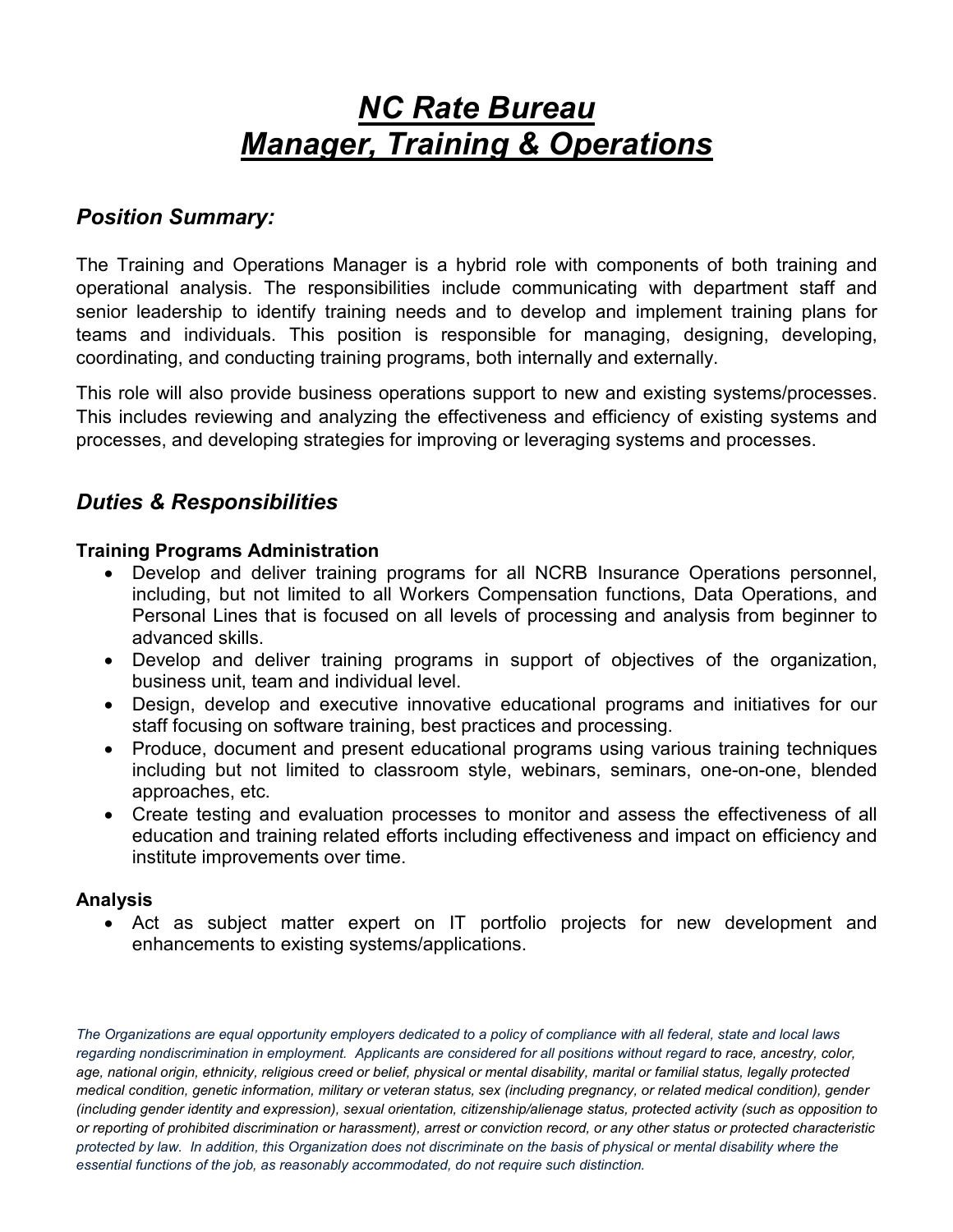- Identify and define business needs, objectives or new initiatives and present solutions to meet those.
- Review and analyze the effectiveness and efficiency of existing systems and processes, and recommend solutions for improving or further leveraging current systems and processes.

#### **Collaboration**

- Collaborate with management team to prepare education programs related to changes affecting internal and external customers.
- Collaborate with management to understand audit results and target training programs to improve overall accuracy and timeliness of production goals and key performance metrics.
- Collaborate with business stakeholders and subject matter experts to fully understand processes and their impact on the overall business. Use this information to identify potential process and system enhancements to create efficiencies and reduce resource allocation for routine tasks, procedures and reports.

#### **Work Management/Organization/Planning**

- Manage assigned projects to ensure schedule, resources and budget are met.
- Effectively keep track of, prioritize and execute tasks in a timely manner.
- Manage multiple priorities and adapt to constantly changing priorities.

#### **Education & Self Development**

• Be familiar with all product lines, software, forms, manuals, rates and all other information pertinent to workers compensation and personal lines.

#### **Software/Systems Operations**

• Maintain proficiency with software and systems utilized by Insurance Operations to ensure stuff utilizes software to its fullest capabilities to ensure operational efficiency

#### **Professionalism**

- Faithfully and diligently fulfill the obligations of our Organizations as set forth in the statues.
- Perform each task as efficiently as possible with absolute honesty and integrity.
- Treat your fellow associates and those you serve on behalf of the Organizations with dignity and respect.
- Continually strive to improve the Organizations through the use of every associate's talents and creativity.
- Encourage participation and a sense of ownership from the members of our Organizations.

*The Organizations are equal opportunity employers dedicated to a policy of compliance with all federal, state and local laws regarding nondiscrimination in employment. Applicants are considered for all positions without regard to race, ancestry, color, age, national origin, ethnicity, religious creed or belief, physical or mental disability, marital or familial status, legally protected medical condition, genetic information, military or veteran status, sex (including pregnancy, or related medical condition), gender (including gender identity and expression), sexual orientation, citizenship/alienage status, protected activity (such as opposition to or reporting of prohibited discrimination or harassment), arrest or conviction record, or any other status or protected characteristic protected by law. In addition, this Organization does not discriminate on the basis of physical or mental disability where the essential functions of the job, as reasonably accommodated, do not require such distinction.*